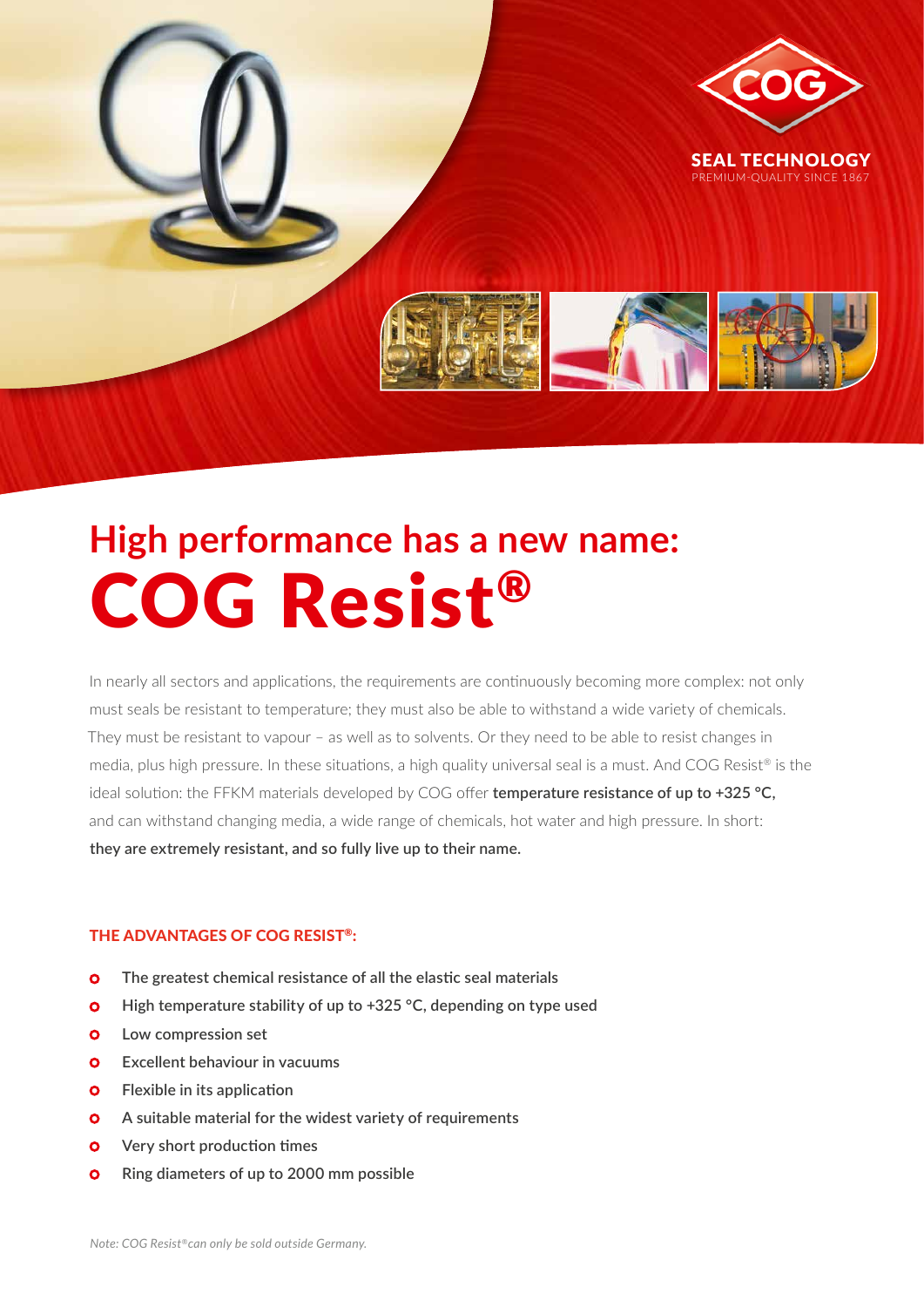## The most demanding requirements. Top performance.



### COG Resist® RS 75 AL

High temperature? Hot water vapour or acidic environment? The right answer to such complex requirements is: COG Resist® RS 75 AL. This FFKM material comes up trumps thanks to its excellent mechanical properties, plus high levels of resistance to chemicals and acids. Whether for use in vacuums or with vapour, with amines or at high temperatures, COG Resist® RS 75 AL is an absolute all-rounder. Due to its low permeability the compound is also less prone to swelling and enables an extended in-service performance in valves, pumps and further applications.

- **O** Heat resistant to +325 °C
- **O** Excellent chemical resistance
- **O** Good mechanical properties
- **O** High purity
- **O** Highly resistant to vapour
- **O** Universally applicable
- **O** Very good vacuum behaviour

#### MATERIAL DATA

| COG material:                       | COG Resist® RS 75 AL     |          |             |  |
|-------------------------------------|--------------------------|----------|-------------|--|
| Base elastomer:                     | Perfluorelastomer (FFKM) |          |             |  |
| Colour:                             | black                    |          |             |  |
| Operating temperature (air):        | from -15 °C to +325 °C   |          |             |  |
| Rubber technology values            |                          |          |             |  |
| Properties                          | <b>Unit</b>              | Value    | Test method |  |
| Hardness:                           | Shore A                  | $75 + 5$ | ASTM D 2240 |  |
|                                     | °IRHD. CM                | $75 + 5$ | ASTM D 1415 |  |
| Tensile strength:                   | MPa                      | >14      | ASTM D 412  |  |
| Elongation:                         | %                        | > 200    | ASTM D412   |  |
| Compression set:<br>(72 h / 200 °C) | $\%$                     | < 15     | ASTM D 395  |  |



This high performance FFKM material demonstrates excellent resistance to acids, amines and media containing chlorine and solvents. It is heat resistant up to +260 °C and has excellent mechanical properties. What's more, its range of applications is correspondingly broad: whether in pressure tanks or diesel engines, couplings or valves – COG Resist® RS 80 AL demonstrates the necessary resistances.

- **O** Heat resistant to +260 °C
- **O** Excellent chemical resistance
- O Outstanding mechanical properties
- **O** Can be used universally in the chemical industry and also in refineries.

#### MATERIAL DATA

| COG material:                       | $COG$ Resist® RS 80 AL   |            |             |  |
|-------------------------------------|--------------------------|------------|-------------|--|
| Base elastomer:                     | Perfluorelastomer (FFKM) |            |             |  |
| Colour:                             | black                    |            |             |  |
| Operating temperature (air):        | from -1.5 °C to +260 °C  |            |             |  |
| Rubber technology values            |                          |            |             |  |
| Properties                          | Unit                     | Value      | Test method |  |
| Hardness:                           | Shore A                  | $80 \pm 5$ | ASTM D 2240 |  |
|                                     | °IRHD, CM                | $80 \pm 5$ | ASTM D 1415 |  |
| Tensile strength:                   | MPa                      | >14        | ASTM D 412  |  |
| Elongation:                         | %                        | >150       | ASTM D 412  |  |
| Compression set:<br>(72 h / 200 °C) | %                        | < 20       | ASTM D 395  |  |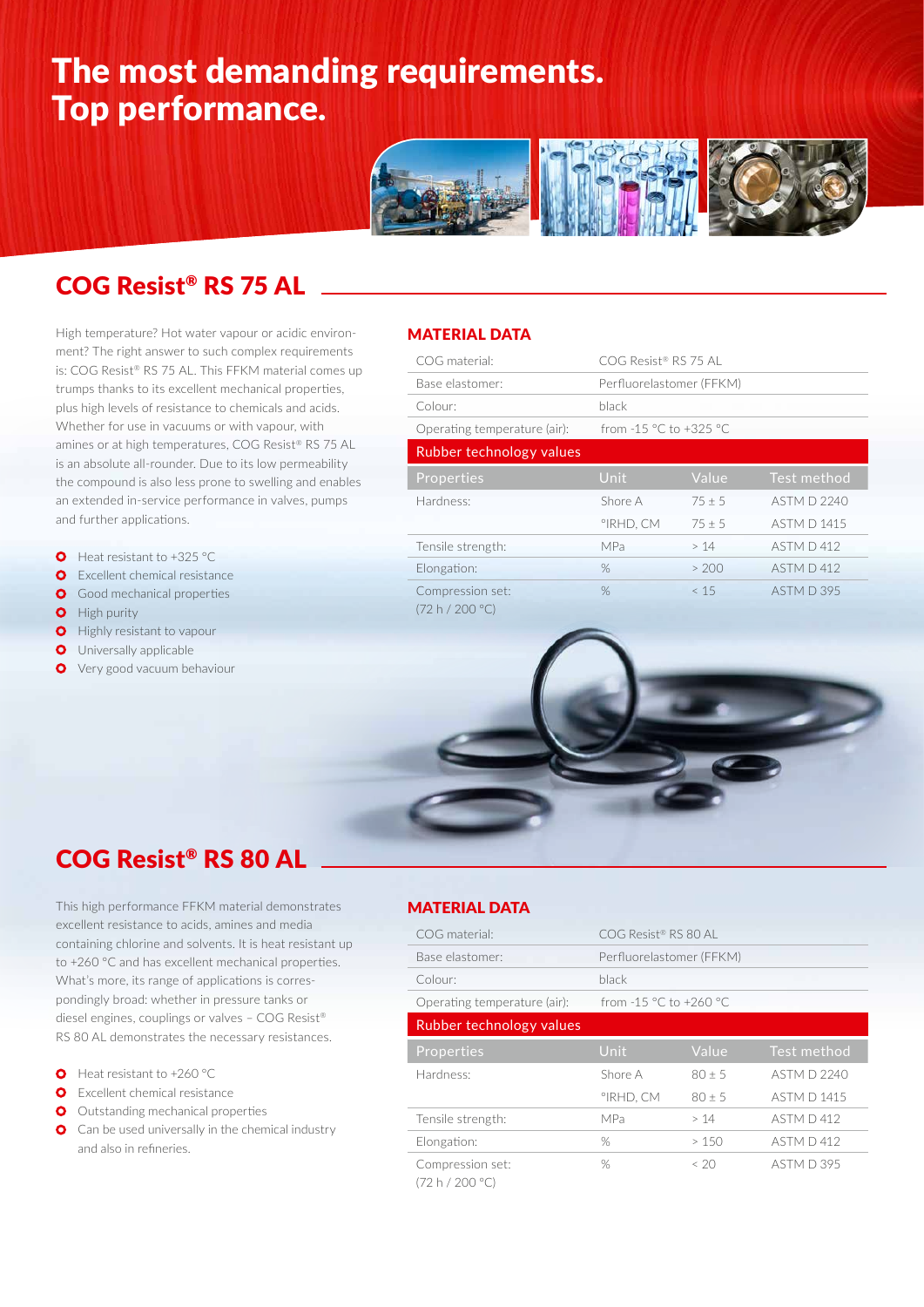### Use a high tech FFKM compound. Prevent explosive decompression.

#### **THE VERY HIGHEST RESISTANCE TO EXTREME CHANGES IN PRESSURE**

Even the name doesn't augur well: explosive decompression is a phenomenon that manufacturers and operators in various sectors dread. It affects seals that need to work with gaseous media, even when there are extreme changes in pressure. Because especially when there are sharp drops in pressure, conventional elastomer seals quickly display signs of damage. For example, blistering on the seal surface is a typical indicator of explosive decompression. What is required is a specially designed elastomer that distinguishes itself by its excellent physical properties. Only such a material is able to resist the demands made of it over the longer term. So, in short: high tech is what you need!



### COG Resist® RS 92 AED

The COG Resist® RS 92 AL material is high tech: it was especially developed and tested for use in environments where explosive decompression can occur. Wherever seal materials are exposed to high pressure and aggressive media, COG Resist® RS 92 AED provides the security you need. Because the compound combines extraordinary chemical resistance with excellent thermal resistance. These high-end properties, along with its low compression set, make it the number one choice for deep seavalves, pumps and compressor construction. In short, a material that satisfies the very highest demands.

- **O** Excellent resistance to explosive decompression
- **O** Tested to NORSOK standard M-710 and NACE TM 0297
- **O** Operating temperature range from -15 °C to +260 °C
- **O** Excellent chemical and thermal resistance
- **O** Extraordinary resistance to
- methanol, hot water, steam and oils
- **O** High chemical resistance
- **O** Very good compression set

#### MATERIAL DATA

| COG material:                       | COG Resist® RS 92 AFD            |            |                    |  |
|-------------------------------------|----------------------------------|------------|--------------------|--|
| Base elastomer:                     | Perfluorelastomer (FFKM)         |            |                    |  |
| Colour:                             | black                            |            |                    |  |
| Operating temperature (air):        | from -1.5 °C to +260 °C          |            |                    |  |
| Approvals/Certifications:           | Tested to NORSOK standard M-710, |            |                    |  |
|                                     | <b>NACF TM 0297</b>              |            |                    |  |
| Rubber technology values            |                                  |            |                    |  |
| Properties                          | Unit                             | Value      | Test method        |  |
| Hardness:                           | Shore A                          | $92 \pm 5$ | ASTM D 2240        |  |
|                                     | °IRHD, CM                        | $92 \pm 5$ | <b>ASTM D 1415</b> |  |
| Tensile strength:                   | <b>MPa</b>                       | > 20       | ASTM D412          |  |
| Elongation:                         | %                                | >120       | ASTM D412          |  |
| Compression set:<br>(24 h / 200 °C) | %                                | < 15       | ASTM D 395         |  |

### NORSOK:

**The NORSOK M-710 standard was developed by the Norwegian oil and gas industry, and is a procedure for testing the resistance of seal materials to explosive decompression.**<br> **explosive decompression.**<br> **explosive decompression.**